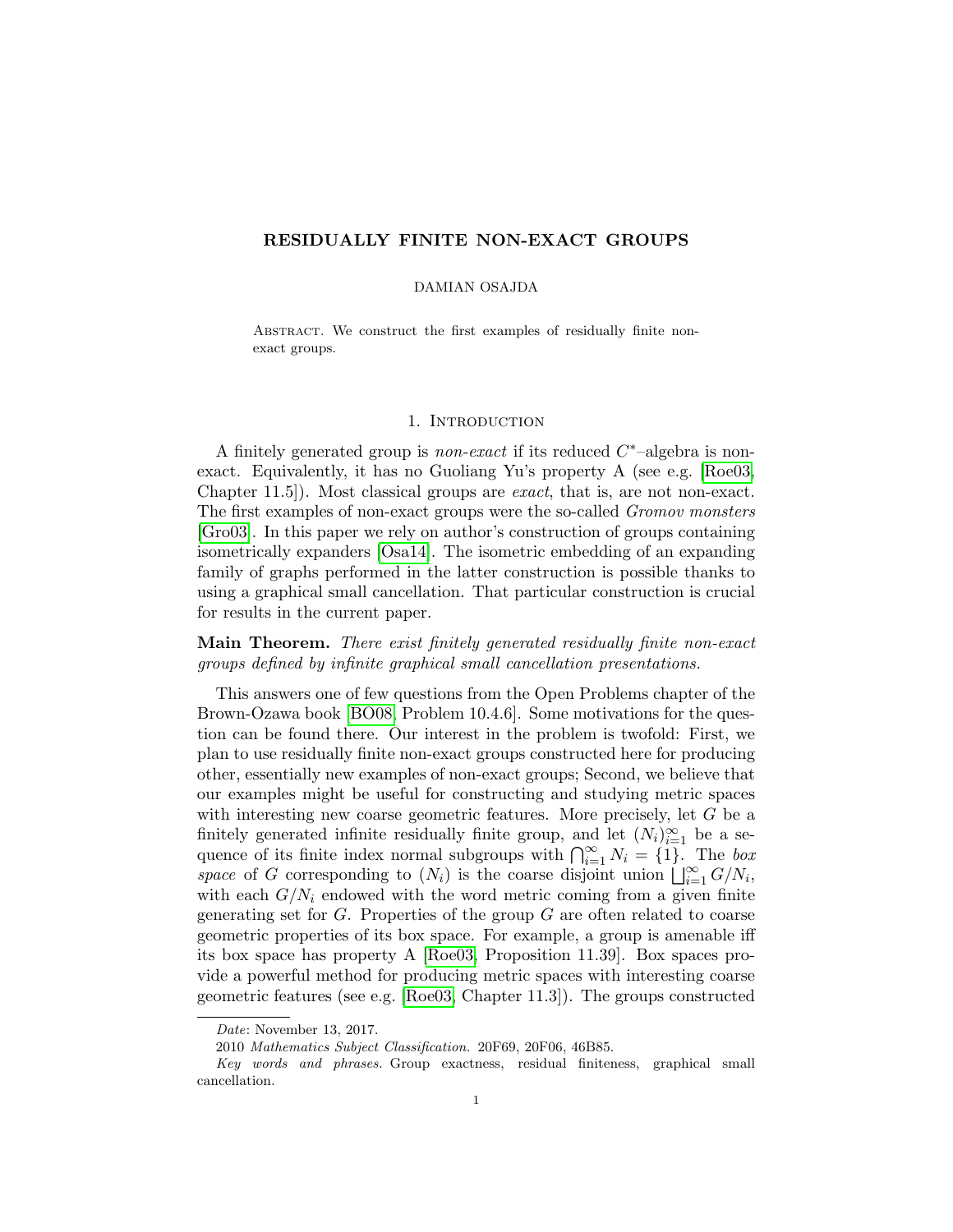in the current article open a way to studying box spaces of non-exact groups and make the following questions meaningful.

Questions. What are coarse geometric properties of box spaces of nonexact groups? Can non-exactness of a group be characterized by coarse geometric properties of its box space?[1](#page-1-0)

The idea of the construction of groups as in the Main Theorem is as follows. The group is defined by an infinite graphical small cancellation presentation. It is a limit of a direct sequence of groups  $G_i$  with surjective bonding maps – each  $G_i$  has a graphical small cancellation presentation being a finite chunk of the infinite presentation. Such finite chunks are constructed inductively, using results of [\[Osa14\]](#page-7-2), so that they satisfy the following conditions. Each group  $G_i$  is hyperbolic and acts geometrically on a CAT(0) cubical complex, hence it is residually finite.<sup>[2](#page-1-1)</sup> For every i, there exists a map  $\varphi_i: G_i \to F_i$  to a finite group such that no nontrivial element of the *i*-ball around identity is mapped to 1. Every  $\varphi_i$  factors through the quotient maps  $G_i \rightarrow G_j$  so that it induces a map of the limit group G to a finite group injective on a large ball. The residual finiteness of G follows. Finally, G is non-exact since its Cayley graph contains a sequence of graphs (relators) without property A.

In Section [2](#page-1-2) we present preliminaries on graphical small cancellation presentations and we recall some results from [\[Osa14\]](#page-7-2). In Section [3](#page-4-0) we present the inductive construction of the infinite graphical small cancellation presentation proving the Main Theorem.

Acknowledgments. I thank Ana Khukhro and Kang Li for suggesting the question. I am grateful to them, and to Thibault Pillon for useful remarks. I thank Damian Sawicki for pointing out mistakes in the earlier version of the manuscript. The author was partially supported by (Polish) Narodowe Centrum Nauki, grant no. UMO-2015/18/M/ST1/00050. The paper was written while visiting McGill University. The author would like to thank the Department of Mathematics and Statistics of McGill University for its hospitality during that stay.

#### 2. Preliminaries

<span id="page-1-2"></span>We follow closely (up to the notation) [\[Osa14\]](#page-7-2).

2.1. Graphs. All graphs considered in this paper are *simplicial*, that is, they are undirected, have no loops nor multiple edges. In particular, we will consider Cayley graphs of groups, denoted  $Cay(G, S)$  – the Cayley graph

<span id="page-1-0"></span><sup>&</sup>lt;sup>1</sup>After circulating the first version of the article I was informed that Thibault Pillon introduced a notion of "fibred property A", and proved that a finitely generated residually finite group is exact iff its box space has this property (unpublished).

<span id="page-1-1"></span><sup>&</sup>lt;sup>2</sup>Note that Pride [\[Pri89\]](#page-7-4) constructed infinitely presented classical small cancellation groups that are not residually finite. They are limits of hyperbolic CAT(0) cubical (hence residually finite) groups.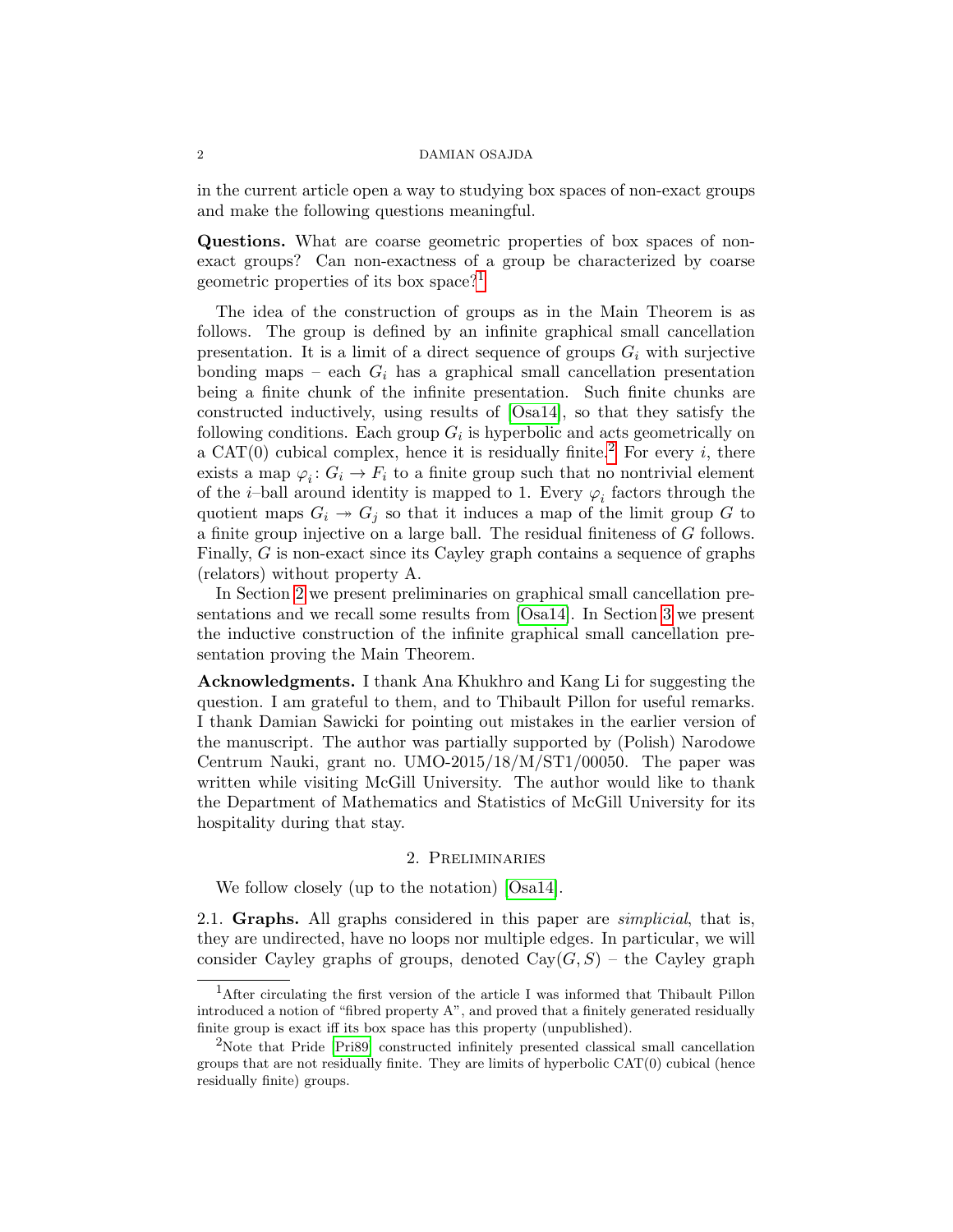of  $G$  with respect to the generating set  $S$ . For a set  $S$ , an  $S$ -labelling of a graph  $\Theta$  is the assignment of elements of  $S \cup S^{-1}$  ( $S^{-1}$  being the set of formal inverses of elements of  $S$ ) to directed edges (pairs of vertices) of  $\Theta$ , satisfying the following condition: If s is assigned to  $(v, w)$  then  $s^{-1}$  is assigned to  $(w, v)$ . All labellings considered in this paper are *reduced*: If s is assigned to  $(v, w)$ , and s' is assigned to  $(v, w')$  then  $s = s'$  iff  $w = w'$ . For a covering of graphs  $p: \widehat{\Theta} \to \Theta$ , having a labelling  $(\Theta, l)$  we will always consider the *induced* labelling  $(\widehat{\Theta}, \widehat{l})$ : the label of an edge e in  $\widehat{\Theta}$  is the same as the label of  $p(e)$ . Speaking about the metric on a connected graph  $\Theta$  we mean the metric space ( $\Theta^{(0)}$ , d), where  $\Theta^{(0)}$  is the set of vertices of  $\Theta$  and d is the path metric. The ball of radius i around v in  $\Theta$  is  $B_i(v, \Theta) := \{w \in \Theta^{(0)} | d(w, v) \leq i\}.$ In particular, the metric on  $Cay(G, S)$  coincides with the word metric on G given by S.

2.2. Graphical small cancellation. A *graphical presentation* is the following data:  $\mathcal{P} = \langle S | (\Theta, l) \rangle$ , where S is a finite set – the *generating set*, and  $(\Theta, l)$  is a graph  $\Theta$  with an S-labelling l. We assume that  $\Theta$  is a disjoint (possibly infinite) union of finite connected graphs  $(\Theta_i)_{i\in I}$ , and the labelling l restricted to  $\Theta_i$  is denoted by  $l_i$ . We write  $(\Theta, l) = (\Theta_i, l_i)_{i \in I}$ . A graphical presentation  $P$  defines a group  $G := F(S)/R$ , where R is the normal closure in  $F(S)$  of the subgroup generated by words in  $S \cup S^{-1}$  read along (directed) loops in  $Θ$ .

A piece is a labelled path occurring in two distinct connected components  $\Theta_i$  and  $\Theta_j$ , or occurring in a single  $\Theta_i$  in two places not differing by an automorphism of  $(\Theta_i, l_i)$ . Observe that if  $(\Theta_i, l_i) \rightarrow (\Theta_i, l_i)$  is a normal covering then two lifts of a path in  $\Theta_i$  differ by a covering automorphism. In particular, if the covering corresponds to a characteristic subgroup of  $\pi_1(\Theta_i)$ then a lift of a non-piece is a non-piece.

For  $\lambda \in (0, 1/6]$ , the labelling  $(\Theta, l)$  or the presentation  $\mathcal P$  are called  $C'(\lambda)$ small cancellation if length of every piece appearing in  $\Theta_i$  is strictly less than  $\lambda$ girth $(\Theta_i)$ , where girth $(\Theta_i)$  is the length of a shortest simple cycle in  $\Theta_i$ . Such presentations define infinite groups. The introduction of graphical small cancellation is attributed to Gromov [\[Gro03\]](#page-7-1). For more details see e.g. [\[Wis,](#page-7-5)[Osa14\]](#page-7-2). We will use mostly results proven already in [\[Wis,](#page-7-5)[Osa14\]](#page-7-2), so we list only the most important features of groups defined by graphical small cancellation presentations.

First, observe that if  $(\Theta, l)$  is a  $C'(\lambda)$ -small cancellation labelling, and  $\Theta_i \to \Theta_i$  is a covering corresponding to a characteristic subgroup of  $\pi_1(\Theta_i)$ , for each *i*, then the induced labelling  $(\widehat{\Theta}, \widehat{l})$  is also  $C'(\lambda)$ -small cancellation. The following result was first stated by Gromov.

<span id="page-2-0"></span>**Lemma 2.1** ([\[Gro03\]](#page-7-1)). Let G be the group defined by a graphical  $C'(\lambda)$ small cancellation presentation  $P$ , for  $\lambda \in (0,1/6]$ . Then, for every *i*, there is an isometric embedding  $\Theta_i \to \text{Cay}(G, S)$ .

The isometric embedding above is just an embedding of S–labelled graphs.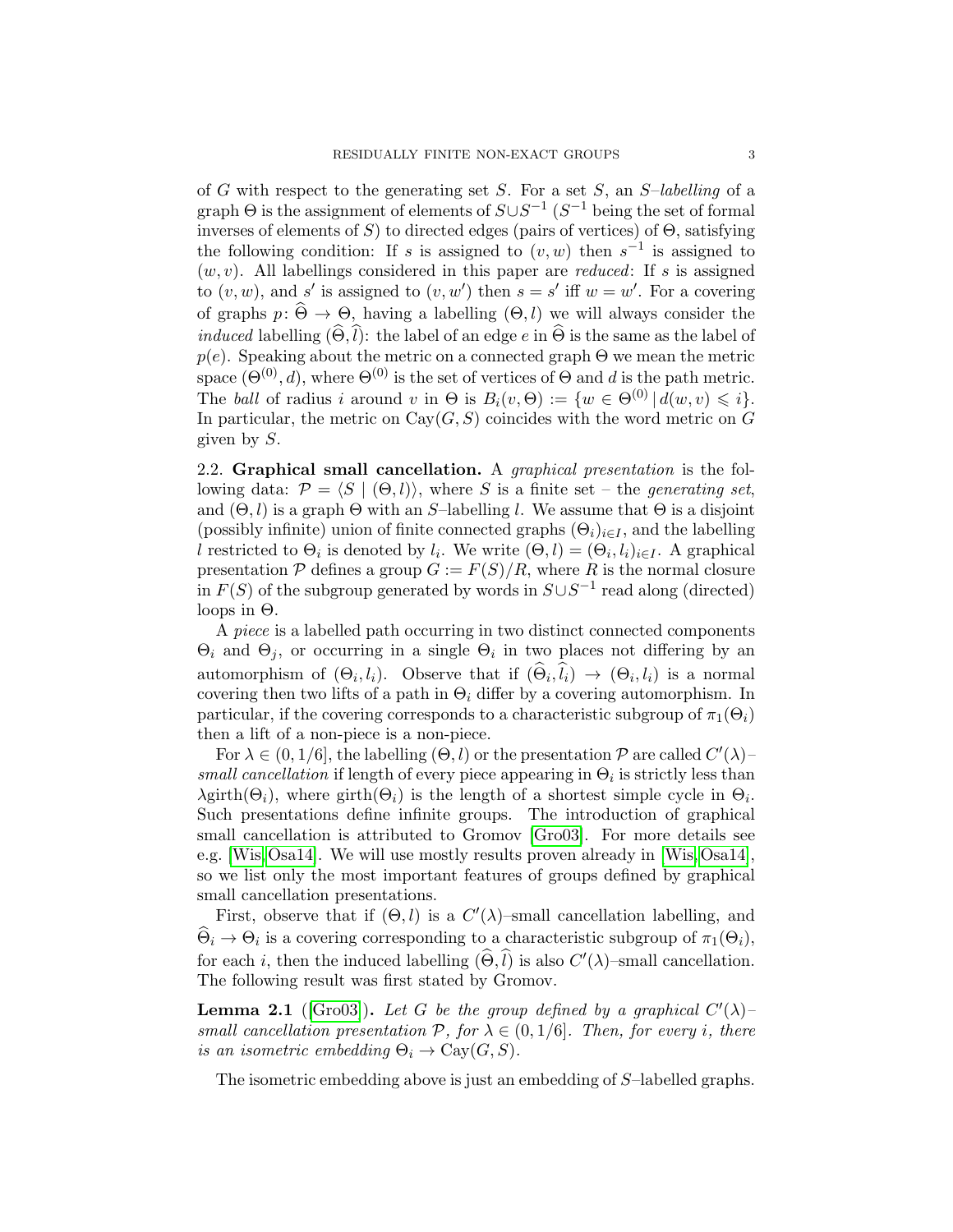2.3. Walls in graphs. A wall in a connected graph is a collection of edges such that removing all interiors of these edges decomposes the graph in exactly two connected components. There are many ways for defining walls in finite graphs  $\Theta_i$ . We would like however that such walls "extend" to walls in Cay $(G, S)$ . We use a particular construction of walls in finite graphs. For such graph  $\Theta_i$ , let  $\widehat{\Theta}_i$  denote its  $\mathbb{Z}_2$ -homology cover, that is, a normal cover corresponding to the kernel of the obvious map  $\pi_1(\Theta_i, v_0) \to H_1(\Theta_i; \mathbb{Z}_2)$ . Wise [\[Wis\]](#page-7-5) observed that there is a natural structure of walls on  $\Theta_i$ : for every edge of  $\Theta_i$  its preimage is a wall in  $\widehat{\Theta}_i$ . We call these walls  $\mathbb{Z}_2$ -homology cover walls. We will use results of Wise [\[Wis\]](#page-7-5) to show that such walls, defined for  $\hat{\Theta}_1, \ldots, \hat{\Theta}_i$  give rise to walls in Cay( $\hat{G}, S$ ), where  $\hat{G}$  is the group with the graphical presentation  $\langle S | (\Theta_1, l_1), \ldots, (\Theta_i, l_i) \rangle$ , for  $l_j$  being the labeling induced from  $l_i$ . Furthermore, we show that  $\widehat{G}$  acts geometrically on the associated CAT(0) cube complex. We begin with a technical lemma. All the walls here are  $\mathbb{Z}_2$ -homology cover walls.

<span id="page-3-1"></span>**Lemma 2.2.** Let  $\hat{\gamma}$  be a geodesic in  $\hat{\Theta}_i$  whose first and last edges,  $\hat{e}_1$  and  $\hat{e}_2$ , respectively, belong to walls  $w_1$  and  $w_2$ . Suppose there is a wall w such that one of its edges  $\hat{e}$  belongs to  $\hat{\gamma}$ , and another edge  $\hat{e}'$  is (girth  $(\Theta_i)/24$ )–close to  $\hat{e}_2$ . Then there is a wall w' separating  $\hat{e}_1$  and  $\hat{e}_2$  but such that no edge of  $w'$  is (girth  $(\Theta_i)/24$ )-close to an edge of  $w_1$  or  $w_2$ .

*Proof.* By definition  $w_1, w_2$ , and w consist of preimages of edges  $e_1, e_2$ , and e in  $\Theta_i$ , respectively. Since  $\hat{e}$  and  $\hat{e}'$  are in the same wall, but distinct, it follows that their distance is at least girth  $(\Theta_i) = 1$ . Hence the length of  $\hat{\alpha}$  is follows that their distance is at least girth  $(\Theta_i) - 1$ . Hence the length of  $\hat{\gamma}$  is at least  $(\text{girth } (\Theta_i)-1-\text{girth } (\Theta_i)/24) > \text{girth } (\Theta_i)/2.$  Consider a projection  $\gamma$  of  $\hat{\gamma}$ . It is a path (sequence of edges) of length (number of edges) at least girth  $(\Theta_i)/2$ , without back-tracks. Hence, there exists an edge f in  $\gamma$  that is not (girth  $(\Theta_i)/24$ )–close to  $e_1$  or  $e_2$  and that is passed by  $\gamma$  an odd number of times. The wall  $w'$  defined by  $f$ , that is, the wall consisting of preimages of f is the desired wall separating  $\hat{e}_1$  and  $\hat{e}_2$ .

Remark. The above lemma is needed to use [\[Wis,](#page-7-5) Theorem 5.40 and Remark  $5.41$ <sup>[3](#page-3-0)</sup> in the sequel. Wise's work concerns the so-called *cubical small* cancellation. It is a far-going generalization of the graphical small cancellation used in the current article (see e.g. [\[Wis,](#page-7-5) 3.s. Examples on p. 72 or Section 5.k. p. 124]). For example, in our case Wise's hyperplanes reduce just to edges, and there exist only cone pieces. Consequently, many assumptions appearing in formulations of results in [\[Wis\]](#page-7-5) are easily satisfied in the graphical small cancellation case.

Let  $\lambda \in (0, 1/24]$ , and let  $(\Theta_1, l_1), \ldots, (\Theta_i, l_i)$  be a  $C'(\lambda)$ -small cancellation labelling. Then we call the system of  $\mathbb{Z}_2$ –homology walls on  $(\Theta_1, l_1), \ldots,$  $(\widehat{\Theta}_i, \widehat{l}_i)$  a proper  $\mathbb{Z}_2$ -walling. The following lemma is our main tool for proving residual finiteness of intermediate steps in our construction.

<span id="page-3-0"></span><sup>&</sup>lt;sup>3</sup>Here and everywhere we refer to the preprint version of [\[Wis\]](#page-7-5) dated June 19, 2017.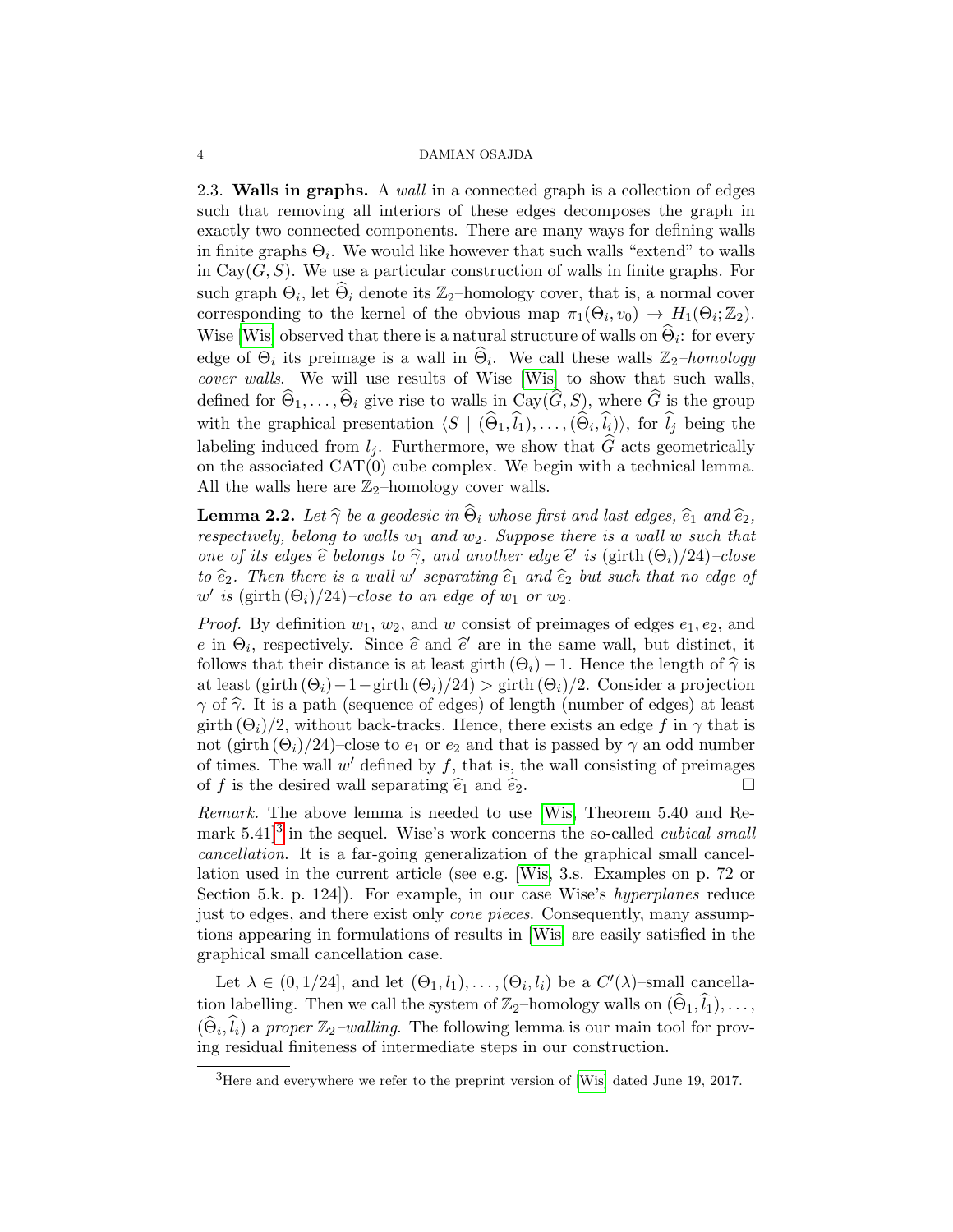<span id="page-4-1"></span>**Lemma 2.3.** Let  $(\widehat{\Theta}_1, \widehat{l}_1), \ldots, (\widehat{\Theta}_i, \widehat{l}_i)$  be equipped with a proper  $\mathbb{Z}_2$ -walling. Then the group  $G = \langle S \mid (\Theta_1, l_1), \ldots, (\Theta_i, l_i) \rangle$  acts geometrically on a  $GAT(G)$  $CAT(0)$  cubical complex.

*Proof.* We use [\[Wis,](#page-7-5) Theorem 5.40 and Remark 5.41] for proving that  $\widehat{G}$ acts properly on a  $CAT(0)$  cubical complex. We verify that the graphical presentation  $\mathcal{P} := \langle S \mid (\Theta_1, l_1), \ldots, (\Theta_i, l_i) \rangle$  fulfills the conditions (1), (2), and (3) from Theorem 5.40 there.

**Condition (1) of** [\[Wis,](#page-7-5) Theorem 5.40]. We have to show that  $P$  satisfies the *generalized*  $B(6)$  *condition* of [\[Wis,](#page-7-5) Definition 5.1] and has *short innerpaths*. [\[Wis,](#page-7-5) Lemma 3.67] shows that  $P$  has short innerpaths.

We now turn to [\[Wis,](#page-7-5) Definition 5.1]. Points  $(1)$ ,  $(2)$ , and  $(5)$  in this definition are obvious. For (3) and (4) observe that pieces in  $\Theta_i$  have length at at most (girth  $(\Theta_j)/24$ ) and distinct edges in the same wall in  $\widehat{\Theta}_j$  are at distance at least (girth  $(\Theta_i) - 1$ ) (compare the proof of Lemma [2.2](#page-3-1) above). Hence, (3) and (4) follow as in [\[Wis,](#page-7-5) Remark 5.2].

**Condition (2) of** [\[Wis,](#page-7-5) Theorem 5.40]. Observe that pieces in each  $\hat{\Theta}_i$  have length at most (girth  $(\Theta_i)/24$ ). Hence the condition follows immediately from Lemma [2.2.](#page-3-1)

Condition (3) of [\[Wis,](#page-7-5) Theorem 5.40]. This condition is trivially satisfied since every  $\Theta_i$  is finite.

Therefore, by [\[Wis,](#page-7-5) Theorem 5.40 and Remark 5.41] we conclude that  $\tilde{G}$ acts metrically properly on the associated CAT(0) cubical complex.

Since  $\widehat{G}$  is hyperbolic, the cocompactness follows e.g. from [\[HW14,](#page-7-6) Lemma 7.2]. 7.2].

### 3. The construction

<span id="page-4-0"></span>Fix  $\lambda \in (0, 1/24]$  and a natural number  $D \geq 3$ . Let  $(\Theta, l) = (\Theta_i, l_i)_{i=1}^{\infty}$ be a sequence of  $D$ –regular graphs with a labelling  $l$  satisfying the following stronger version of  $C'(\lambda)$ -small cancellation: every path in  $\Theta_i$  of length greater or equal to  $\lambda$ girth $(\Theta_i)$  has labelling different from any other path. Such sequences are constructed in [\[Osa14\]](#page-7-2).

We will construct a sequence  $(\widehat{\Theta}, \widehat{l}) = (\widehat{\Theta}_i, \widehat{l}_i)_{i=1}^{\infty}$  of normal covers of  $(\Theta_i, l_i)_{i=1}^{\infty}$  with the induced labelling  $\hat{l}$ . By  $G_i$  we will denote the finitely presented group given by the graphical presentation  $G_i = \langle S | \hat{\Theta}_1, \hat{\Theta}_2, \dots, \hat{\Theta}_i \rangle$ . The associated quotient maps will be  $q_i^j$  $i<sup>j</sup> : G<sub>i</sub> \rightarrow G<sub>j</sub>$ , with  $q_i^{i+1}$  denoted  $q_i$ . At the same time we will construct maps to finite groups  $\varphi_i^j$  $i_j : G_i \to F_j$ , for  $i \geq j$ with  $\varphi_i^i$  denoted  $\varphi_i$ . We will denote  $G = \varinjlim (G_i, q_i^j)$  $i_j$ , with  $q_i^{\infty}$ :  $G_i \rightarrow G$ , and  $\varphi^i_\infty: G \to F_i$  being the induced maps.

We require that the labelled graphs  $(\widehat{\Theta}_i, \widehat{l}_i)_{i=1}^{\infty}$ , and the maps  $\varphi_i^j$  $i<sup>j</sup> : G_i \to F_j$ satisfy the following conditions: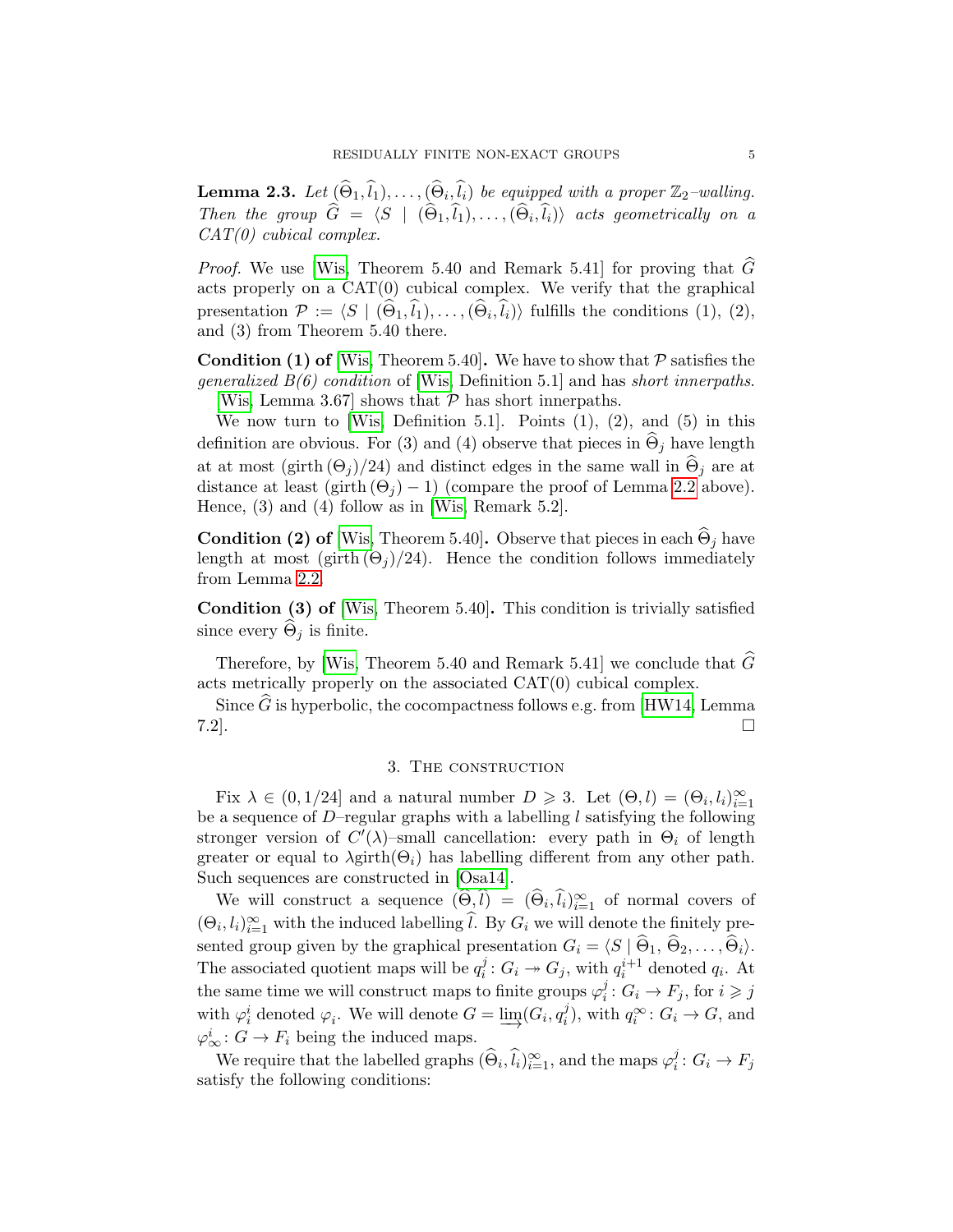- $(A)$   $(\widehat{\Theta}_1, \widehat{l}_1), (\widehat{\Theta}_2, \widehat{l}_2), \ldots$  is a  $C'(\lambda)$ -small cancellation labelling;
- $(B)$   $(\widehat{\Theta}_1, \widehat{l}_1), (\widehat{\Theta}_2, \widehat{l}_2), \ldots, (\widehat{\Theta}_i, \widehat{l}_i)$  admits a proper  $\mathbb{Z}_2$ –walling for every *i*;
- (C)  $\varphi_j(g) \neq 1$ , for every j and every  $g \in B_j(1, \text{Cay}(G_j, S)) \setminus \{1\};$
- $(D)$   $\varphi_l^j$  $\ell_l^j \circ q_k^l = \varphi_k^j$  $j_k^j$ , for all  $j \leq k \leq l$ .

In particular, the diagram below is commutative.



We construct the graphs  $\widehat{\Theta}_i$ , the finite groups  $F_i$ , and the maps  $\varphi_i^j$  $i \ (j \leq i)$ inductively, with respect to i.

3.1. Induction basis. Let  $\widehat{\Theta}_1$  be the  $\mathbb{Z}_2$ –homology cover of  $\Theta_1$  (such a cover corresponds to a characteristic subgroup of  $\pi_1(\Theta_1)$ ). Then the following conditions are satisfied:

 $(A_1)$   $(\widehat{\Theta}_1, \widehat{l}_1), (\Theta_2, l_2), (\Theta_3, l_3), \ldots$  is a  $C'(\lambda)$ -small cancellation labelling;  $(B_1)$   $(\widehat{\Theta}_1, \widehat{l}_1)$  admits a proper  $\mathbb{Z}_2$ -walling  $\mathcal{W}^1$ .

Then  $G_1 := \langle S | \hat{\Theta}_1 \rangle$  is hyperbolic and, by Lemma [2.3,](#page-4-1) acts geometrically on a CAT(0) cubical complex. Therefore, by results of Wise [\[Wis\]](#page-7-5) and Agol [\[Ago13\]](#page-7-7) it is residually finite. Let  $\varphi_1: G_1 \to F_1$  be a map into a finite group  $F_1$  such that:

 $(C_1) \varphi_1(g) \neq 1$  for all  $g \in B_1(1, Cay(G_1, S)) \setminus \{1\}.$ 

3.2. Inductive step. Assume that the graphs  $\Theta_1, \Theta_2, \ldots, \Theta_i$ , the finite groups  $F_1, F_2, \ldots, F_i$ , and the maps  $\varphi_j^k: G_j \to F_k$ , for  $k \leqslant j \leqslant i$  with the following properties have been constructed.

- $(A_i)$   $(\widehat{\Theta}_1, \widehat{l}_1), \ldots, (\widehat{\Theta}_i, \widehat{l}_i), (\Theta_{i+1}, l_{i+1}), (\Theta_{i+2}, l_{i+2}), \ldots$  is a  $C'(\lambda)$ -small cancellation labelling;
- $(B_i)$   $(\widehat{\Theta}_1, \widehat{l}_1), \ldots, (\widehat{\Theta}_i, \widehat{l}_i)$  admits a proper  $\mathbb{Z}_2$ -walling;
- $(C_i)$   $\varphi_j(g) \neq 1$ , for every  $j \leq i$  and every  $g \in B_j(1, \text{Cay}(G_j, S)) \setminus \{1\};$
- $(D_i)$   $\varphi_l^j$  $l^j\circ q^l_k=\varphi^j_k$  $k, \text{for all } j \leq k \leq l \leq i \text{ (that is, the part of the above)}$ diagram with all indexes at most  $i$  is commutative).

Note that the condition  $(D_1)$  is satisfied trivially.

Let  $H_i$  be a subgroup of  $G_i$  generated by (the images by  $F(S) \rightarrow G_i$ of) all the words read along cycles in  $(\Theta_{i+1}, l_{i+1})$ . The subgroup  $K_i :=$  $\bigcap_{j\leqslant i} \ker(\varphi_i^j)$  $i,j$  √  $G_i$  is of finite index. Therefore  $H_i \cap K_i < H_i$  is of finite index and we can find a finite normal cover  $\overline{\Theta}_{i+1}$  of  $\Theta_{i+1}$  such that the normal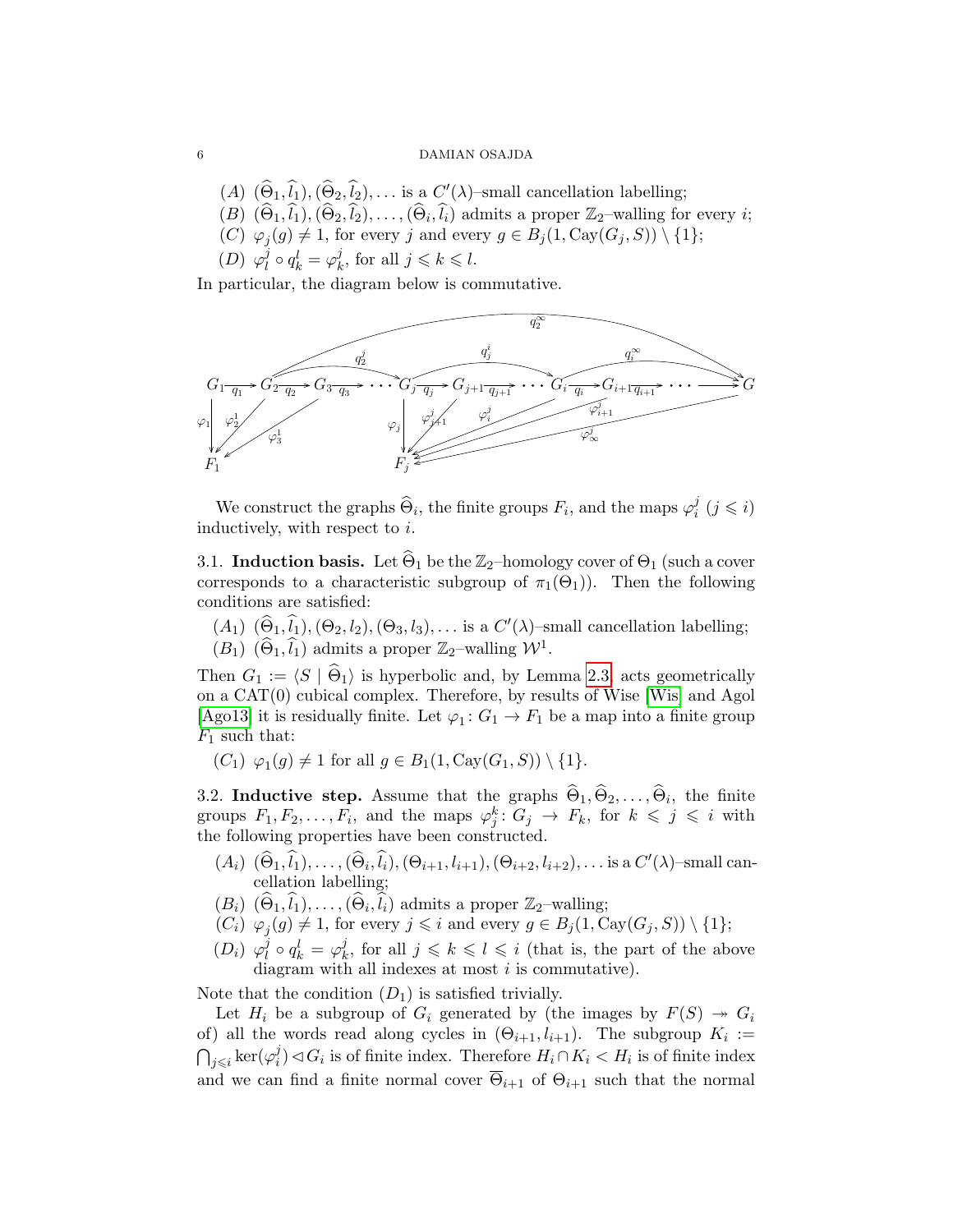closure in  $G_i$  of the subgroup generated by words read along  $(\overline{\Theta}_{i+1}, \overline{l}_{i+1})$ is contained in  $K_i$ , where  $l_{i+1}$  is the labelling of  $\Theta_{i+1}$  induced by  $l_{i+1}$  via the covering map. Labelled paths of length greater or equal  $\lambda$ girth $(\overline{\Theta}_{i+1})$ in  $(\overline{\Theta}_{i+1}, \overline{l}_{i+1})$  do not appear in  $(\widehat{\Theta}_j, \widehat{l}_j)$  for  $j \leq i$ , neither in  $(\Theta_j, l_j)$  for  $j \geq$  $i+2$ . Any two such paths in  $(\overline{\Theta}_{i+1}, \overline{l}_{i+1})$  differ by a covering automorphism. Therefore,  $(\Theta_1, l_1), \ldots, (\Theta_i, l_i), (\Theta_{i+1}, l_{i+1}), (\Theta_{i+2}, l_{i+2}), (\Theta_{i+3}, l_{i+3}), \ldots$  is a  $C'(\lambda)$ -small cancellation labelling. Let  $\widehat{\Theta}_{i+1}$  be the Z<sub>2</sub>-homology cover of  $\overline{\Theta}_{i+1}$ . Then the following properties are satisfied:

 $(A_{i+1})$   $(\Theta_1, l_1), \ldots, (\Theta_i, l_i), (\Theta_{i+1}, l_{i+1}), (\Theta_{i+2}, l_{i+2}), (\Theta_{i+3}, l_{i+3}), \ldots$  is a  $C'(\lambda)$ -small cancellation labelling;

$$
(B_{i+1})
$$
  $(\widehat{\Theta}_1, \widehat{l}_1), \ldots, (\widehat{\Theta}_i, \widehat{l}_i), (\widehat{\Theta}_{i+1}, \widehat{l}_{i+1})$  admits a proper  $\mathbb{Z}_2$ -walling,

where  $q_i: G_i \to G_{i+1} := \langle S \mid (\widehat{\Theta}_1, \widehat{l}_1), \ldots, (\widehat{\Theta}_{i+1}, \widehat{l}_{i+1}) \rangle$  is the quotient map. Observe that we have  $\ker(q_i) < K_i$ .

The group  $G_{i+1} = \langle S | \Theta_1, \Theta_2, \ldots, \Theta_{i+1} \rangle$  is hyperbolic and, by Lemma [2.3,](#page-4-1) acts geometrically on a CAT(0) cubical complex. Hence, by results of Wise [\[Wis\]](#page-7-5) and Agol [\[Ago13\]](#page-7-7), it is residually finite. Therefore, we find a map  $\varphi_{i+1} : G_{i+1} \to F_{i+1}$  into a finite group  $F_{i+1}$  such that  $\varphi_{i+1}(g) \neq 1$  for all  $g \in B_{i+1}(1, \text{Cay}(G_{i+1}, S))$ . Hence, by  $(C_i)$ , we have

$$
(C_{i+1}) \varphi_j(g) \neq 1
$$
, for every  $j \leq i+1$  and every  $g \in B_j(1, \text{Cay}(G_j, S)) \setminus \{1\}.$ 

For  $j \leq i$  we define  $\varphi_{i+1}^j : G_{i+1} \to F_j$  as  $\varphi_{i+1}^j(q_j^{i+1}(g)) = \varphi_j(g)$ . This is a well defined homomorphism: If  $q_j^{i+1}(g) = q_j^{i+1}(g')$  then  $q_j^{i}(gg'^{-1}) \in \text{ker}(q_i)$ , and hence

$$
\begin{aligned} \varphi^{j}_{i+1}(q^{i+1}_j(g))(\varphi^{j}_{i+1}(q^{i+1}_j(g')))^{-1} &= \varphi_j(g)\varphi_j(g')^{-1} = \\ &= \varphi_j(gg'^{-1}) = \varphi^j_i(q^i_j(gg'^{-1})) = 1, \end{aligned}
$$

by ker $(q_i) < K_i$ . By  $(D_i)$  and the definition of  $\varphi_{i+1}^j$  we have:

 $(D_{i+1}) \varphi_l^j$  $l^j \circ q_k^l = \varphi_k^j$  $k, \text{ for all } j \leq k \leq l \leq i+1$  (that is, the part of the above diagram with all indexes at most  $i + 1$  is commutative).

This finishes the inductive step.

3.3. Proof of Main Theorem. The presentation  $\langle S | \hat{\Theta}_1, \hat{\Theta}_2, \ldots \rangle$  is a graphical  $C'(\lambda)$ -small cancellation presentation, by  $(A)$ . Thus, the Cayley graph  $Cay(G, S)$  contains isometrically embedded copies of all the graphs  $\Theta_i$ , by Lemma [2.1.](#page-2-0) That is, Cay $(G, S)$  contains a sequence of D–regular graphs of growing girth, and hence  $G$  is non-exact, by [\[Wil11\]](#page-7-8).

We show now that G is residually finite. Take a non trivial element  $g \in G$ . Let *i* be such an integer that  $g \in B_i(1, \text{Cay}(G, S))$ . Then there exists  $g' \in G_i$ such that  $q_i^{\infty}(g') = g$ , and  $g' \in B_i(1, \text{Cay}(G_i, S))$ . For the homomorphism  $\varphi^i_\infty: G \to F_i$  into the finite group  $F_i$  we have  $\varphi^i_\infty(g) = \varphi^i_\infty \circ q_i^\infty(g') =$  $\varphi_i(g') \neq 1$ , by  $(D)$  and  $(C)$ . This shows that G is residually finite.